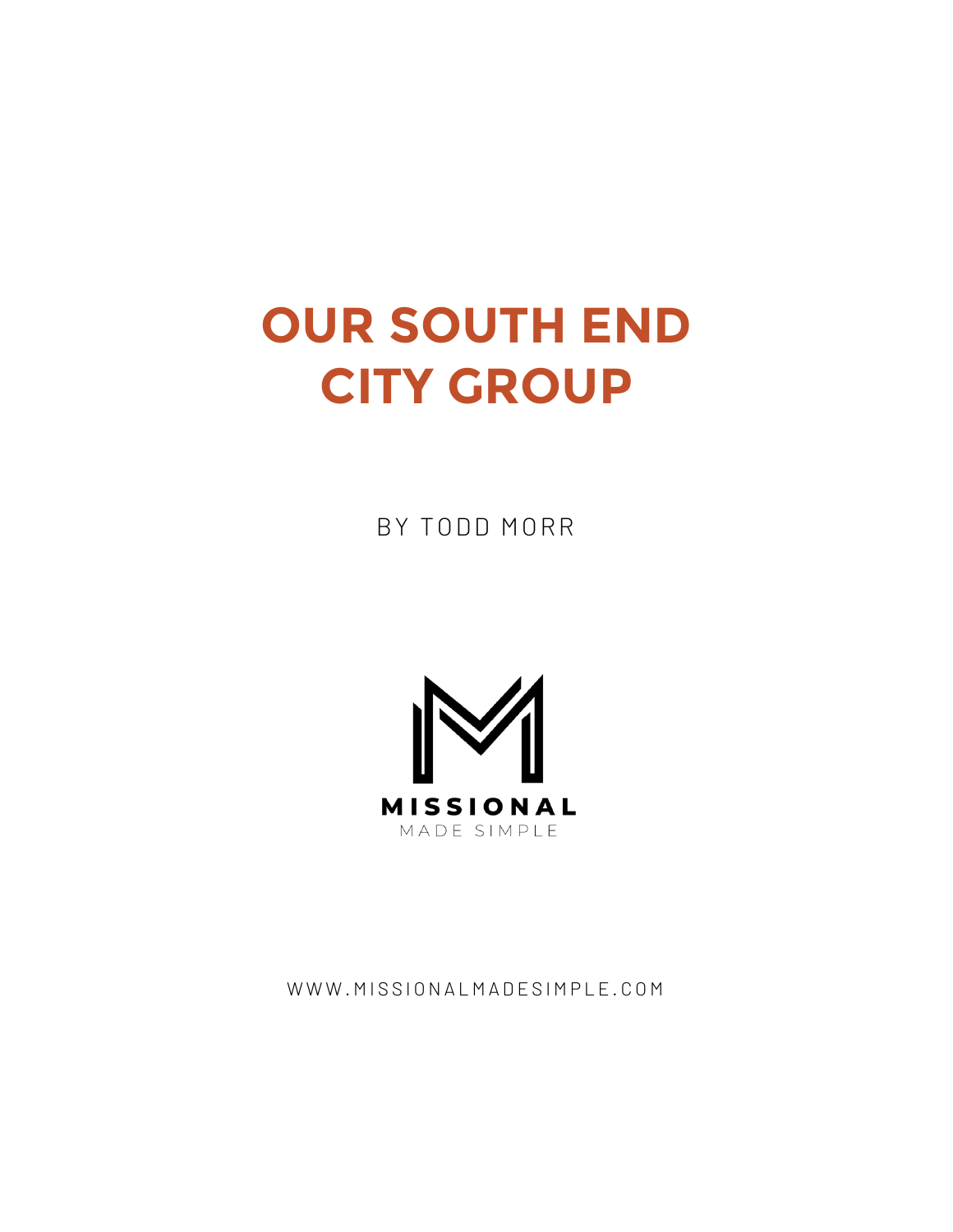## **SOMA TACOMA: SOUTH END CITY GROUP**

*The following details come from our time leading a Missional Community and helping lead the South End City Group the last 5 years we were in Tacoma from 2011-2016.*

On the South End, we had a really fruitful experience with the City Group reality for the last 5 years we were in Tacoma. In that time, we had anywhere from 3 to 7 MC's working together to make disciples and influence the South End with the Gospel. These MC's were all located within 10-15 minutes driving distance from each other. Half of them were within 5 minutes of each other. We went through seasons where we did a lot of good things together and had frequent contact, while at other times we had less contact but still supported each other's MC's.

Here are some of the principles that we learned along the way, some examples of the types of ways we supported each other and partnered together as MC's, and a few practical stories of the difference it made in people's lives.

For a couple of years, the South End CG met together monthly (Sunday nights) for learning, encouragement, and prayer. Sometimes we would tell stories of how different MC's were living out their missions, so that we could all learn from it. Other times, we would share the struggles that each MC was experiencing, so we could encourage each other and speak the Gospel into each other's lives and circumstances. We also spent a good amount of time praying for personal issues going on in people's lives and praying for issues and circumstances related to their MC's. Sometimes we ate a big meal, when we were together, and other times we'd just do some simple snacks or dessert.

Some months, when we felt the need to be more equipped in an area, we would ask someone to prepare a training piece or invite a guest trainer to come in and do it for us. When Soma Tacoma really woke up to the reality and the importance of our need to depend on the Holy Spirit in all of life, some of that "awakening" as a church came out of a 3 month study that our CG did together on the role of the Spirit. The idea that we often talk about now that the Holy Spirit is the primary discipler and equipper of people came directly from that work we did together studying and discussing as a CG.

We also prioritized communicating consistently as a CG through The City (communication platform), email, and Facebook about all kinds of things. This helped us stay aware of what was going on in people's lives and their MC's. It also helped us to pray more and pray more specifically for each other. And, it helped us know when different situations needed some kind of practical help: with finances, meals and groceries, babysitting, marriage counseling, car or home repairs, etc. This often was true with helping in these same ways with the needs of our non-Christian neighbors.

The Missional Communities in the South End CG consistently helped bring increased financial, relational, and prayer capacity to each other's MC's. Examples of this included cross-pollinating relationships with non-Christian friends through doing parties, play dates, sports, and other activities together as a group of MC's. One MC leader couple

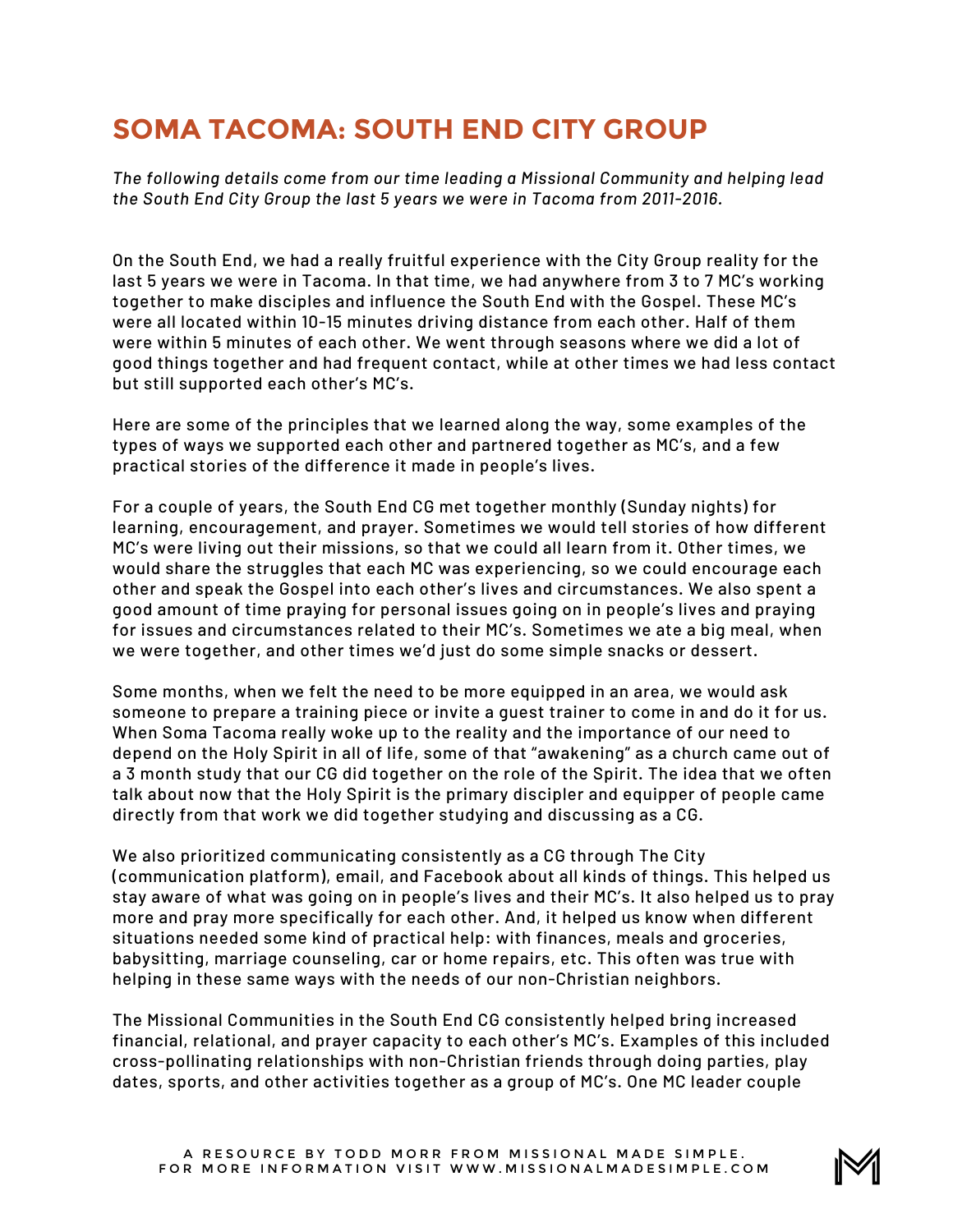organized a number of backyard concerts for their neighborhood that many others from the South End and other MC's helped support and participate in.

We also did numerous work projects - cleaning, fixing, building, and painting - for different families in the neighborhood that multiple MC's helped with financially and with tools and labor. We did a number of repair and cleaning projects for Network Tacoma, a non-profit that works holistically with homeless families, that multiple MC's partnered on together.

The South End City Group helped babysit about 10 kids for one MC, so that they didn't have to worry about childcare for 10 weeks, while they went through the Storyformed Way with their non-Christian neighbors. The City Group did lots of other babysitting for each other, so that different people and MC's could be freed up to do creative things to love their non-Christian neighbors.

We also organized meals for neighbors who were sick or having babies or moving into the neighborhood, where multiple MC's provided many meals by working together. We pooled money at times to help pay for car repairs, home repairs, and many other types of expenses. And, we had much more financial capacity and ability to help, because the burden was not on just one MC but was shared by a number of MC's working together.

At one point, the South End CG helped organize a monthly meal and life skills training night for many homeless families and single Moms connected with Network Tacoma and Step by Step, a non-profit that works with homeless single Moms. We did that monthly at our church facility for over a year. Another time, we partnered with Stewart Middle School, which many of us lived near, and helped them with a number of projects that they didn't have the manpower for. We also organized a number of men's and women's retreats that were specifically just for the MC's from the South End CG that were amazing! This was probably because of how much shared life we were living as an extended family of Missional Communities.

Two quick stories. Hannah and I and our MC cared deeply and consistently for a single Mom and her 5 kids for those 5 years. Though our MC carried much of the load of caring for them, many others from other MC's on the South End joined us at times to help care for their family. Sometimes that meant giving her kids rides, sometimes helping fix something at her house, sometimes giving money to fix her transmission or buy tires, and so many other things. If it had been just our MC trying to care for her in all those ways, for all those years, it would have buried us. Because we had other MC's in the South End though that were helping, it made it possible for us to care for her in a consistent and sustainable way.

When our neighbor Alina lost her 10 year old son in a tragic car accident, it was devastating for her. She wasn't a Christian and knew almost nothing about Jesus or the Bible. She had very little hope. Soon after her son died, we offered to bring her meals for the next 7 weeks. That's a lot of meals! Obviously, 1 MC couldn't do that, but a group of MC's working together could. During that time, Alina's family was greatly blessed with the food, but she also got to meet a bunch of awesome people that love Jesus that were delivering those meals to her home each time. She was blown away by all of it and a short time later started asking Hannah if she would read the Bible with her and discuss